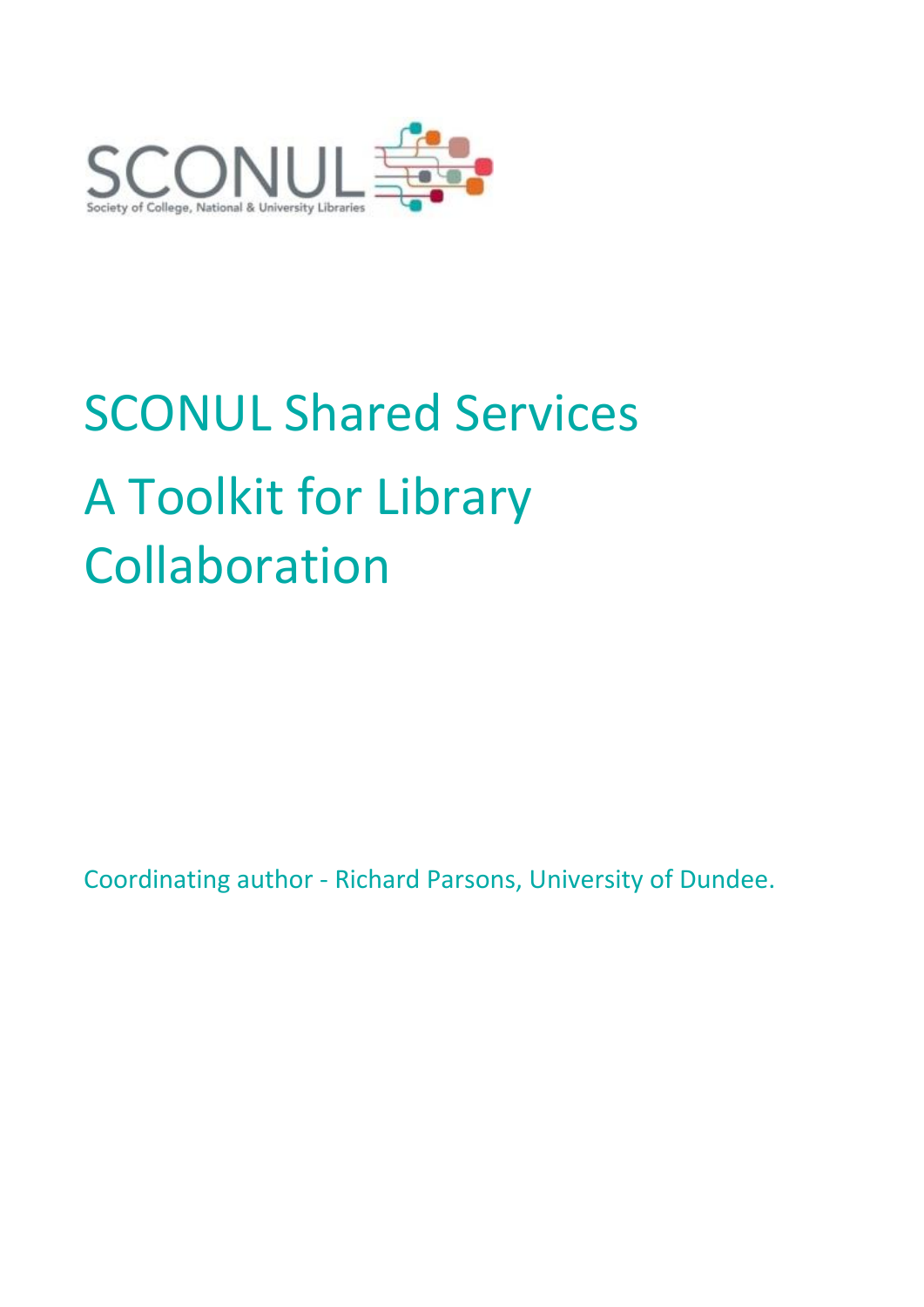This Toolkit was prepared under the guidance of the SCONUL Collaboration Strategy Group in 2016.

The Chair was John Tuck, Royal Holloway, University of London.

Coordinating author was Richard Parsons, University of Dundee.

A wide range of individuals have contributed to the development of the Collaboration Toolkit including Diane Bruxvoort (Aberdeen), Robin Green (Warwick), Ann Rossiter (SCONUL), Tracey Stanley (Cardiff).

Every effort has been made to contact copyright holders. Any copyright holders we have been unable to reach or to whom inaccurate acknowledgement has been made are encouraged to contact the publisher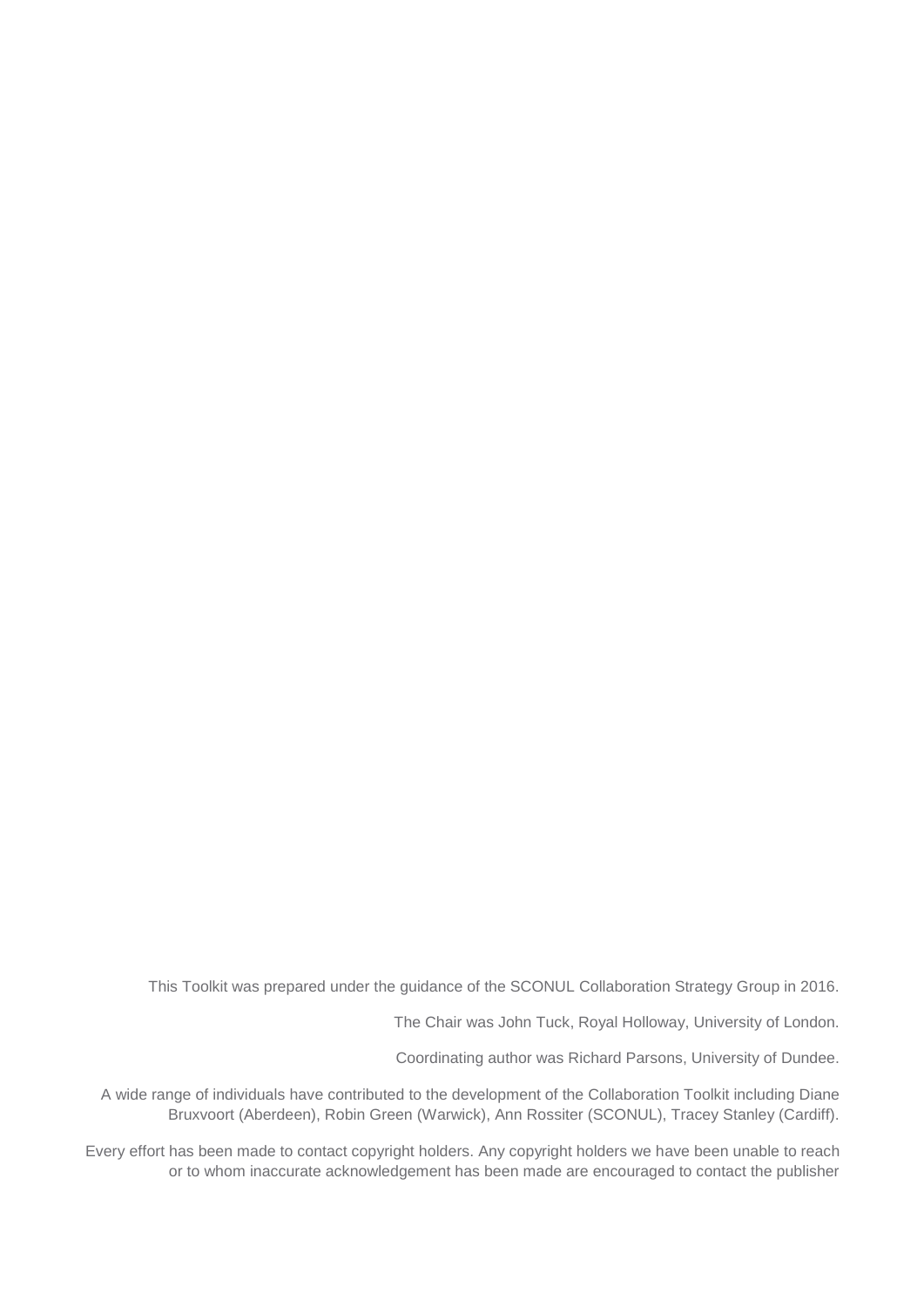# SCONUL Shared Services – A Toolkit for Library Collaboration

#### Aim

To aid the selection and development of efficient and effective shared services within and beyond the HE Library sector.

#### **Summary**

The SCONUL Shared Services toolkit has been prepared as a series of defined characteristics (or actions) that are grouped in a logical order. The list of characteristics is some 37 items in length, grouped in five separate areas; strategic, design & plan, operational, sustainability, closure. The characteristics are not hieratical and they are generally independent although some are related and supportive. For different collaborations, different elements will be prominent and some elements may be unnecessary. The toolkit is probably not complete, and learning further from existing and new collaborations will be a rewarding continuance of the work.

#### Use of the Toolkit

The toolkit is presented in a spreadsheet format, as a table with the opportunity to recognise and consider each potential characteristic of collaboration, and then add comments, perhaps dates, tasks, responsibilities. It may be used simply as a checklist, or as a more sophisticated planning tool to assist in the detailed planning of a collaboration.

The SCONUL originators will welcome the opportunity to further engage with those who may make use of the toolkit, either in the form of further explanation, interaction and development, or in the form of feedback and suggestion for enhancement.

The 37 characters are also presented in table format on the following page. Listed by topics, they are also numbered to permit cross-referencing and the addition of further characters.

The following pages provide a narrative of the background information that has informed the development of the toolkit. The presentation of these is designed as a pragmatic development of the concepts for successful collaboration, and these are experience-based with first-hand reference to the Scottish Higher Education Digital Library and the WHELF LMS collaborative procurement and deployment.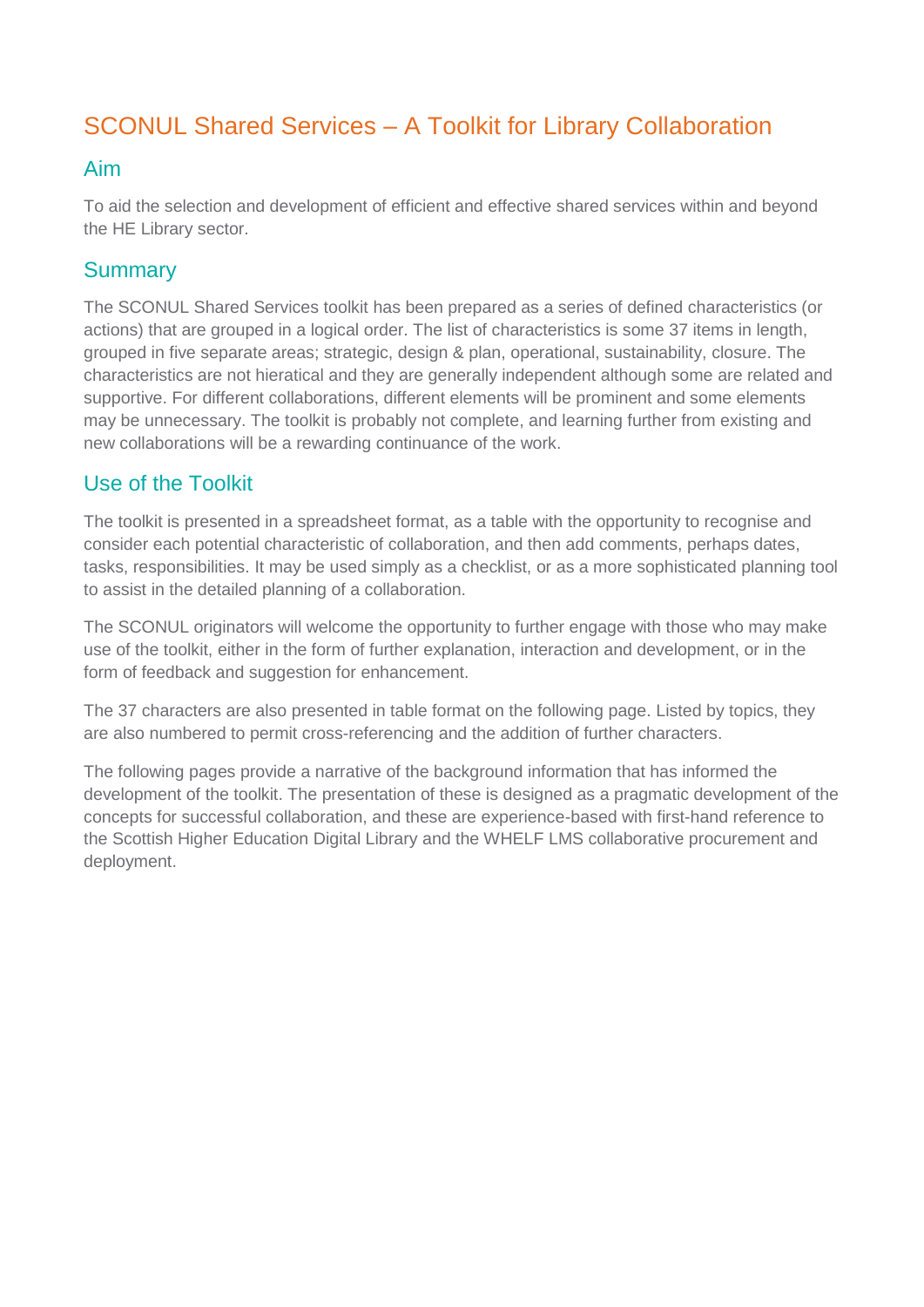# Key Points.

#### **A. Strategic**

- 1. Goal congruence and diversity
- 2. Business value for all members
- 3. Understand the requirement for trust and reinforcing trust
- 4. Recognise that we collaborate to solve difficult issues
- 5. Engage and positively utilise institutional and individual diversity
- 6. Communications plan and actions
- 7. Source an adequate budget

#### **B. Design & Plan**

- 1. Establish a purpose and the timeline
- 2. Acknowledge collaboration as an essential and sophisticated learning opportunity
- 3. Utilise distributed leadership
- 4. Team leadership to utilise task experts experience and knowledge
- 5. Hold face to face meetings earlier in establishing a successful collaboration.
- 6. Involve every stakeholder richly early in the project
- 7. Use a variety of documentation to support all participants – recognising different learning and working styles – text, diagrams, video etc.
- 8. Recognise strategic and operational requirements can conflict
- 9. Recognise complexity in the service
- 10. Avoid Waiting to see complete clarity before acting
- 11. Avoid Seeking complete resolution and certainty
- 12. Avoid Facing misunderstanding and misattribution

#### **C. Operational**

- 1. Regular fully inclusive meetings scheduled and communicated. Milestones.
- 2. Accept team working
- 3. Use rich virtual meeting environments to enhance engagement
- 4. Establish a shared, secure and accessible online environment for file exchange and record keeping
- 5. Ensure representation for every participant (may be one person representing more than one institution)
- 6. Sustain trust and familiarity
- 7. Ensure the social gains, fun where possible, and genuine satisfaction

#### **D. Sustainability**

- 1. Measure and publicise the benefits
- 2. Tolerance from all members
- 3. Tolerate moderate gains and losses
- 4. Engage (not fight) changes in compliance and governance
- 5. Do not allow the collaboration to get overly complex
- 6. Manage the nuts and bolts H&S, succession, security, risk, ownership
- 7. Include meaningful review at regular intervals
- 8. Celebrate success and the learning opportunity

#### **E. Closure**

- 1. Accept collaborations may have a lifecycle
- 2. Include mechanisms to continue beyond the collaboration
- 3. Be open and honest about changes in the investment/return equation.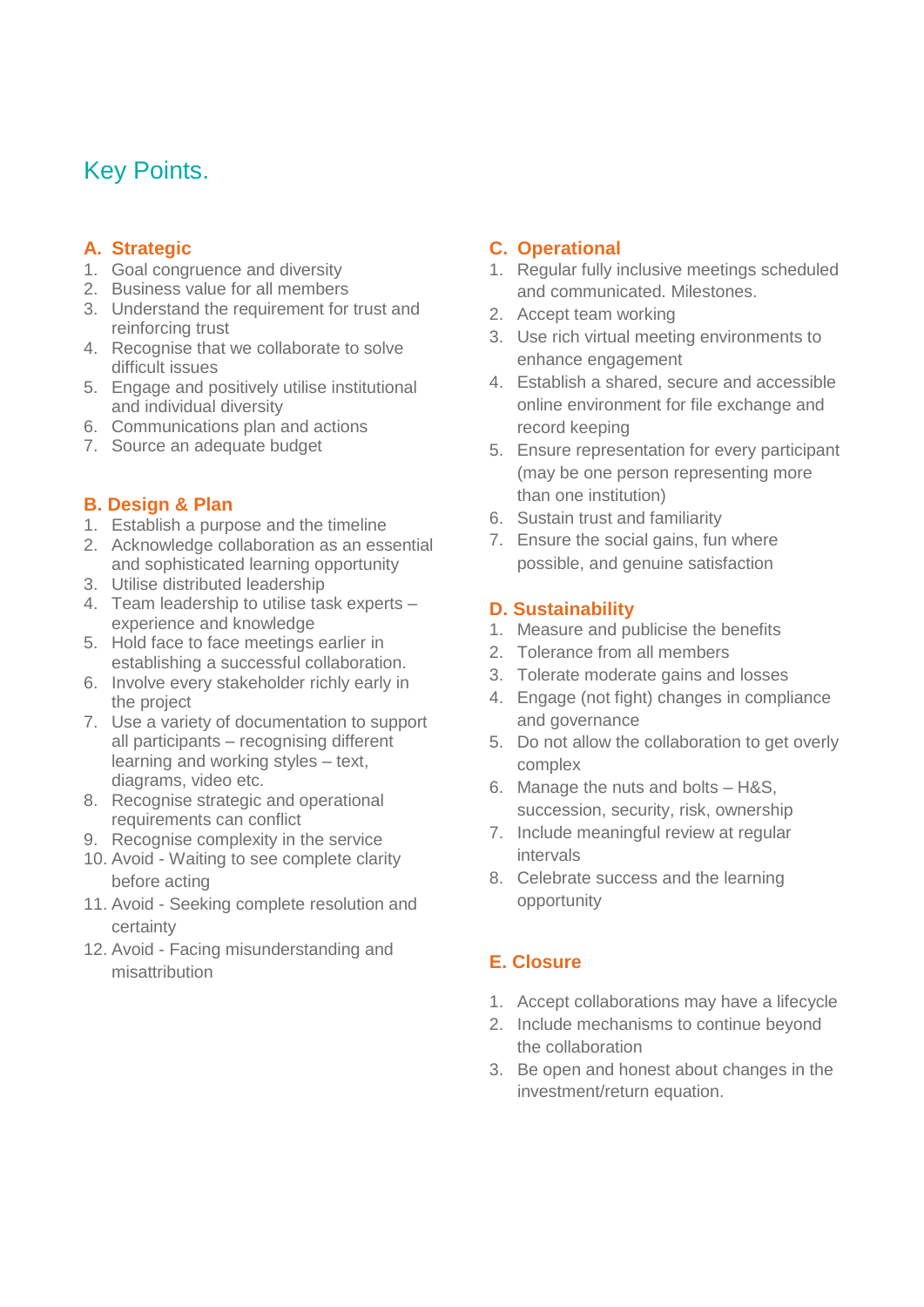# **SCONUL Background**

# Current position

The University Library community has a range of successful shared services, varying in scale from local to national. These services can be short-lived or sustained over many years, depending on their purpose. With guidance from across the UK, and particularly stemming from a shared service development meeting facilitated by SCONUL, a pattern in the collaboration activity is recognisable. This understanding has been combined with an analysis of the fundamental constraints and opportunities, to permit the development of outline guidance, as a toolkit, to assist in the creation of additional shared services.

The pattern of existing collaborations in presented in the model diagram below.



Existing shared services in the Library community extend from local to national groupings, with numbers of institutions involved from 2 to 5 (local), through to 10 to 20 (regional or specialty), through to 100 to 200 (national). It is possible to consider this axis as extending to individual requirements at one extreme and international approaches (such as laws & standards) at the other. Flexibility is generally highest within a single or small number of institutions, extending to the large national approaches such as NESLi licensing, which have limited flexibility. Complexity of the collaboration and the topic is generally high in national shared services, and even at the regional level the complexity of the service may engage specialists from the participating libraries.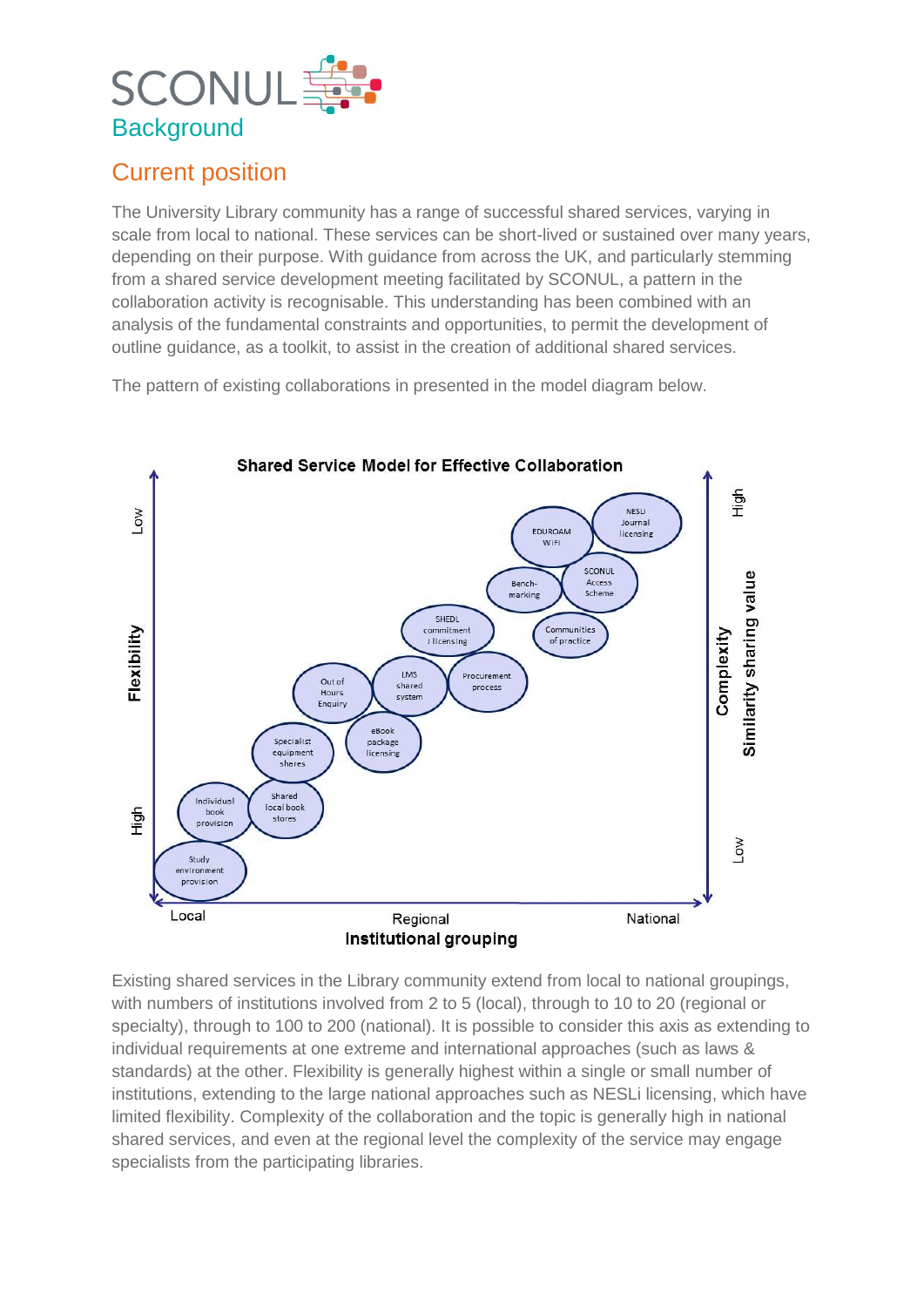

A similarity sharing index, or value, can be envisaged where the greater the similarity of process or service, the greater the efficiency gain for participating institutions.

Collaboration brings immediate efficiencies to new areas of service such as research data management or open access publishing. In recent years, with efficient communication and technical connectivity, it is the norm for the initial development to be enhanced by collaboration. Pilot services are developed and shared with the community and may underpin the development of new collaborative approaches such as discipline data repositories or OA publication. Digitisation services and challenges are another current area for further joint initiatives. Collaborative working also plays a role in the very specialist and sometimes diminishing areas of service. Legacy tools for archive access, binderies and other collection or discipline specialities can be effectively managed as a shared service where a single institution could not afford the maintenance costs.

### Wider Professional Collaborations.

The effectiveness of collaboration in business and IT environments is well documented. Huxhman, Vangen & Hibbert describe the theory of collaborative advantage, and the necessity to avoid collaborative inertia. Central to this is the recognition of the need for alignment of purpose, trust, leadership and tolerance of risk. A diagram from the CloudExpo blog usefully illustrates the "sweet spot" that shared services occupy between expensive decentralised and inflexible centralised services.



CloudExpo Blog, 2016,<http://govcloud.ulitzer.com/node/2145282>

The pragmatic guidance provided within business development courses such as those from Lynda.com available on international collaborations, resonate well with the theory of collaborative advantage, and the more practical experience of existing and successful collaborations in the higher education Library domains such as procurement and Library Management System services.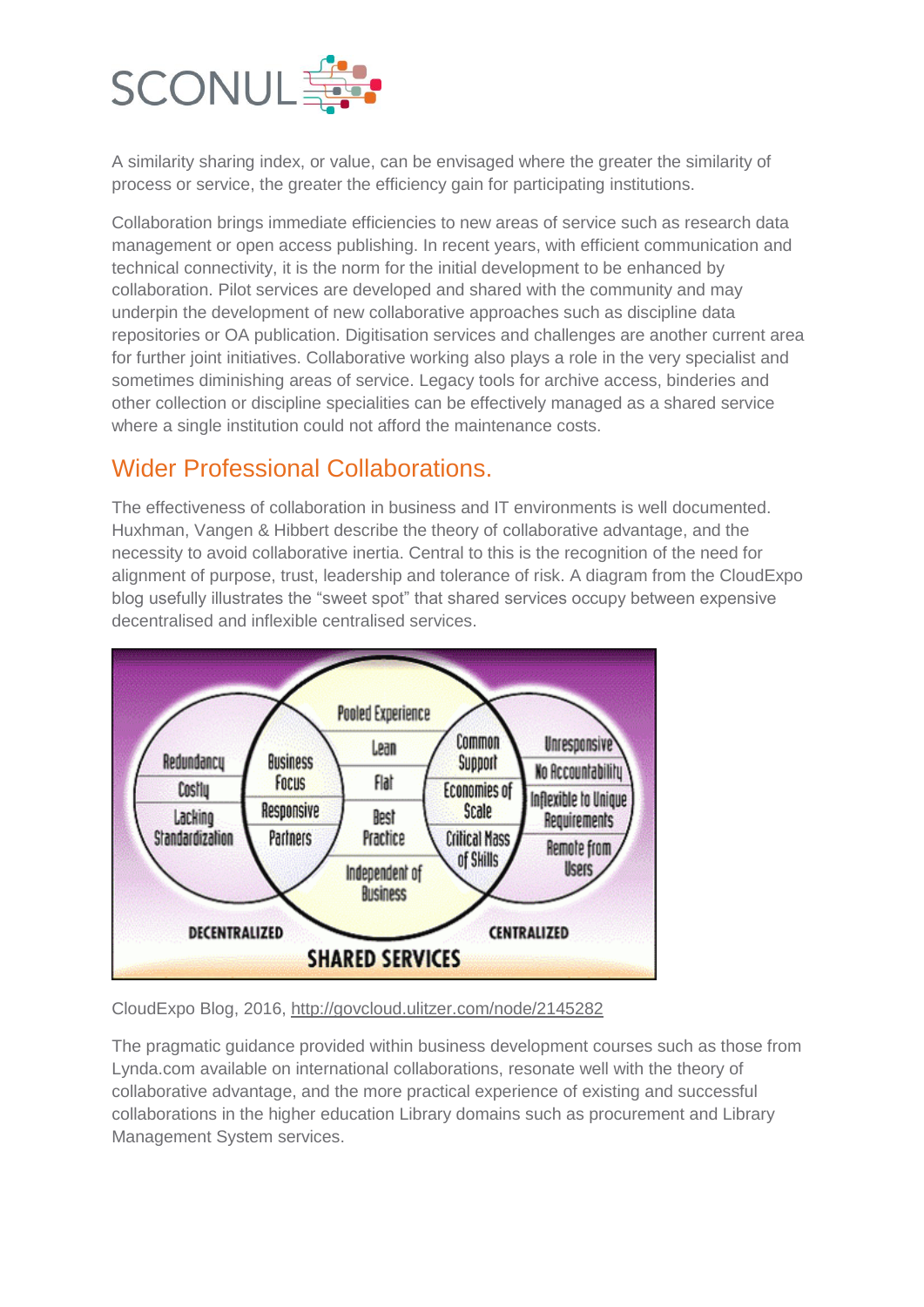

# Network of Teams

The successful development of shared services through collaborative working between and within existing institutions, matches well with recognised trends in organisational and HR trends for productive and successful working. The global HR consulting firm, DeLoitte, has recently recognised the reality of the modern working environment as utilising a team-based approach (often within a hieratical structured organisation), with genuine productivity being delivered via a network of teams, collaborating efficiently. This optimal way of working requires modern collaboration tools and effective communication, much as has been discussed here. DeLoitte highlight that goals and productivity is effectively determined by the teams in this mode of working, and performance is judged not by targets, but by collectively and successfully completing the work of the teams. The full report on Organisational Design - The Rise of Teams is presented on pages 17 to 24 (DeLoitte 2016).

One recommendation for successful team leadership is the placement of functional leaders, with skills and experience in the domain of the team, as the expert team leader, rather than a professional manager. This characteristic is well aligned with Library shared services, where an experienced expert from one institution can both lead a project, and pass on important experience and knowledge to collaborating institutions.



(DeLoitte 2016 - [http://joshbersin.com/2016/03/the-new-organization-different-by-design/\)](http://joshbersin.com/2016/03/the-new-organization-different-by-design/)